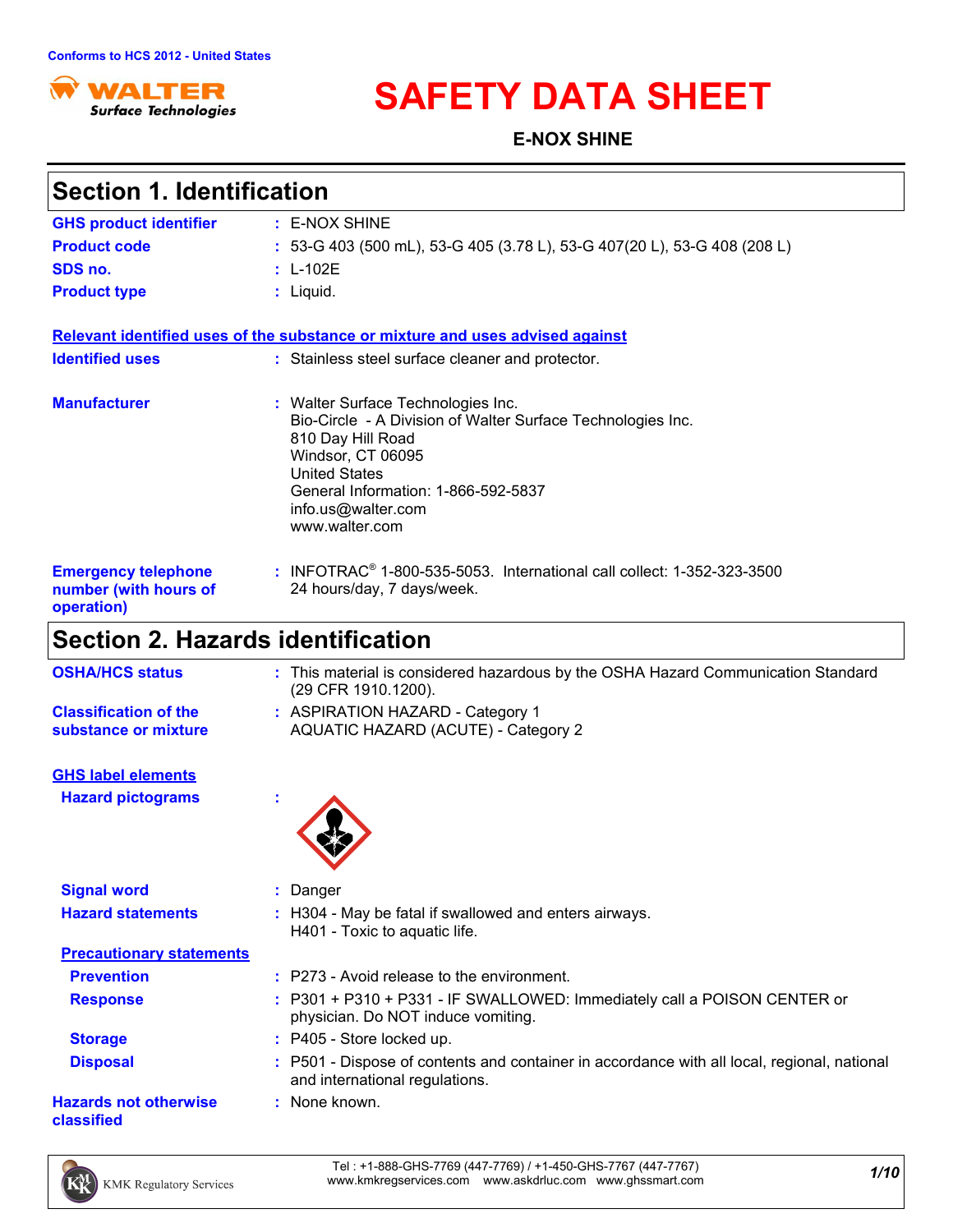

# **Section 3. Composition/information on ingredients**

#### **Substance/mixture :**

: Mixture

**Product code :** 53-G 403 (500 mL), 53-G 405 (3.78 L), 53-G 407(20 L), 53-G 408 (208 L)

| <b>Ingredient name</b>                                     |           | <b>CAS number</b> |
|------------------------------------------------------------|-----------|-------------------|
| White mineral oil (petroleum)                              | 225 - ≤50 | 8042-47-5         |
| Alcohols, C16-18 and C18-unsatd., ethoxylated propoxylated | 23 - ≤5   | 677026-24-3       |

The exact percentage (concentration) in the composition has been withheld as a trade secret in accordance with paragraph (i) of §1910.1200.

**There are no additional ingredients present which, within the current knowledge of the supplier and in the concentrations applicable, are classified as hazardous to health or the environment and hence require reporting in this section.**

**Occupational exposure limits, if available, are listed in Section 8.**

### **Section 4. First aid measures**

|                     | <b>Description of necessary first aid measures</b>                                                                                                                                                                                                                                                                                                                                                                                                                                                                                                                                                                                                                         |
|---------------------|----------------------------------------------------------------------------------------------------------------------------------------------------------------------------------------------------------------------------------------------------------------------------------------------------------------------------------------------------------------------------------------------------------------------------------------------------------------------------------------------------------------------------------------------------------------------------------------------------------------------------------------------------------------------------|
| Eye contact         | : Immediately flush eyes with plenty of water, occasionally lifting the upper and lower<br>eyelids. Continue to rinse for at least 20 minutes. Get medical attention.                                                                                                                                                                                                                                                                                                                                                                                                                                                                                                      |
| <b>Inhalation</b>   | : Remove victim to fresh air and keep at rest in a position comfortable for breathing. If not<br>breathing, if breathing is irregular or if respiratory arrest occurs, provide artificial<br>respiration or oxygen by trained personnel. It may be dangerous to the person providing<br>aid to give mouth-to-mouth resuscitation. Get medical attention if adverse health effects<br>persist or are severe. If unconscious, place in recovery position and get medical<br>attention immediately. In case of inhalation of decomposition products in a fire,<br>symptoms may be delayed. The exposed person may need to be kept under medical<br>surveillance for 48 hours. |
| <b>Skin contact</b> | : Flush contaminated skin with plenty of water. Get medical attention if symptoms occur.<br>Wash clothing before reuse. Clean shoes thoroughly before reuse.                                                                                                                                                                                                                                                                                                                                                                                                                                                                                                               |
| Ingestion           | : Wash out mouth with water. Remove victim to fresh air and keep at rest in a position<br>comfortable for breathing. If material has been swallowed and the exposed person is<br>conscious, give small quantities of water to drink. Stop if the exposed person feels sick<br>as vomiting may be dangerous. Do not induce vomiting unless directed to do so by<br>medical personnel. Get medical attention if adverse health effects persist or are severe.<br>Never give anything by mouth to an unconscious person. If unconscious, place in<br>recovery position and get medical attention immediately.                                                                 |

#### **Most important symptoms/effects, acute and delayed**

| <b>Potential acute health effects</b> |                                                                     |
|---------------------------------------|---------------------------------------------------------------------|
| Eye contact                           | : No known significant effects or critical hazards.                 |
| <b>Inhalation</b>                     | : No known significant effects or critical hazards.                 |
| <b>Skin contact</b>                   | : No known significant effects or critical hazards.                 |
| <b>Ingestion</b>                      | : May be fatal if swallowed and enters airways.                     |
| Over-exposure signs/symptoms          |                                                                     |
| Eye contact                           | : No known significant effects or critical hazards.                 |
| <b>Inhalation</b>                     | : No known significant effects or critical hazards.                 |
| <b>Skin contact</b>                   | : No known significant effects or critical hazards.                 |
| <b>Ingestion</b>                      | : Adverse symptoms may include the following:<br>nausea or vomiting |

#### **Indication of immediate medical attention and special treatment needed, if necessary**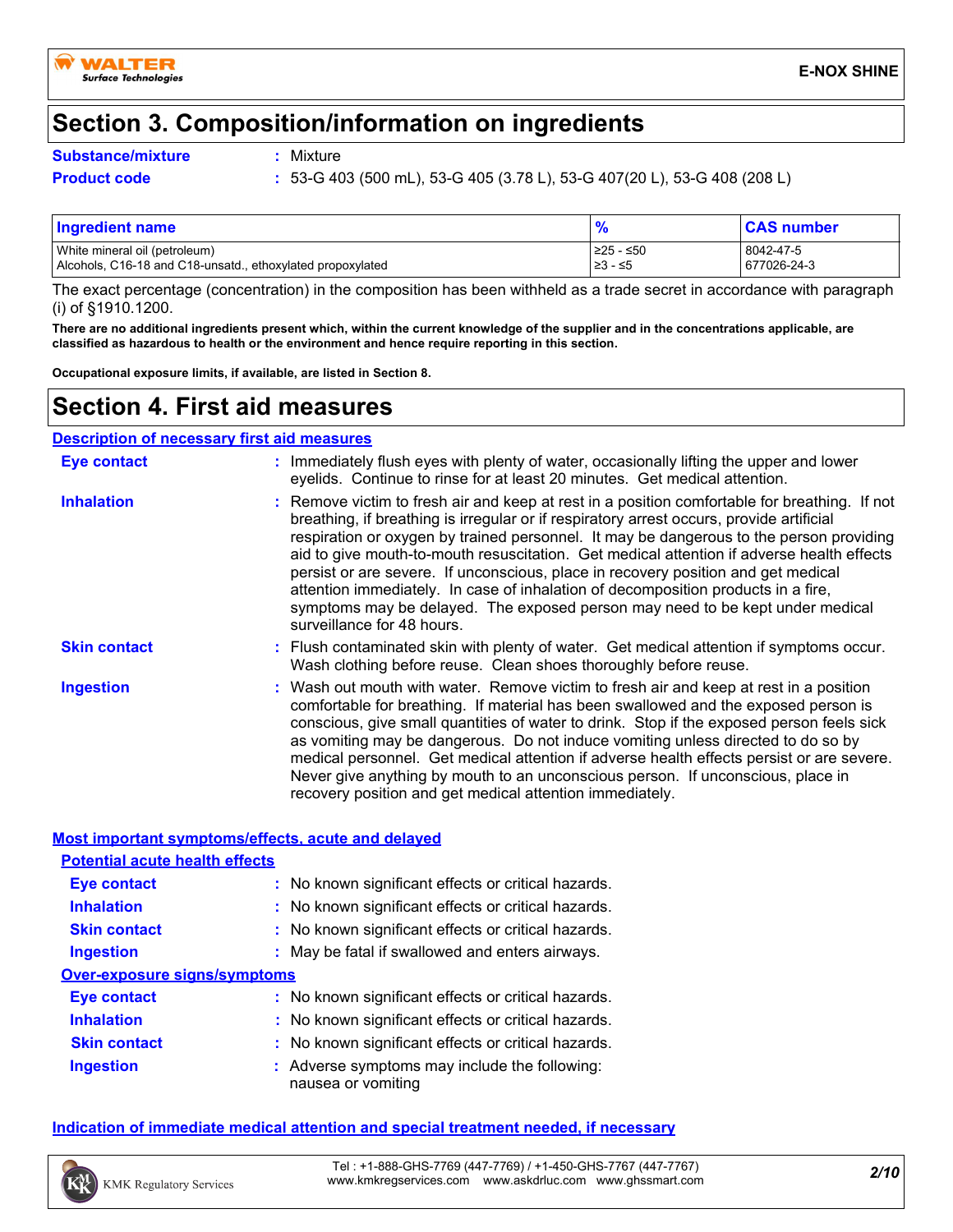# **Section 4. First aid measures**

| <b>Notes to physician</b>         | : Treat symptomatically. Contact poison treatment specialist immediately if large<br>quantities have been ingested or inhaled.                                                |
|-----------------------------------|-------------------------------------------------------------------------------------------------------------------------------------------------------------------------------|
| <b>Specific treatments</b>        | : No specific treatment.                                                                                                                                                      |
| <b>Protection of first-aiders</b> | : No action shall be taken involving any personal risk or without suitable training. It may<br>be dangerous to the person providing aid to give mouth-to-mouth resuscitation. |

**See toxicological information (Section 11)**

# **Section 5. Fire-fighting measures**

| <b>Extinguishing media</b>                               |                                                                                                                                                                                                     |
|----------------------------------------------------------|-----------------------------------------------------------------------------------------------------------------------------------------------------------------------------------------------------|
| <b>Suitable extinguishing</b><br>media                   | : Use an extinguishing agent suitable for the surrounding fire.                                                                                                                                     |
| <b>Unsuitable extinguishing</b><br>media                 | : None known.                                                                                                                                                                                       |
| <b>Specific hazards arising</b><br>from the chemical     | : This material is toxic to aguatic life. Fire water contaminated with this material must be<br>contained and prevented from being discharged to any waterway, sewer or drain.                      |
| <b>Hazardous thermal</b><br>decomposition products       | : No specific data.                                                                                                                                                                                 |
| <b>Special protective actions</b><br>for fire-fighters   | : Promptly isolate the scene by removing all persons from the vicinity of the incident if<br>there is a fire. No action shall be taken involving any personal risk or without suitable<br>training. |
| <b>Special protective</b><br>equipment for fire-fighters | : Fire-fighters should wear appropriate protective equipment and self-contained breathing<br>apparatus (SCBA) with a full face-piece operated in positive pressure mode.                            |

### **Section 6. Accidental release measures**

|                                  |      | <b>Personal precautions, protective equipment and emergency procedures</b>                                                                                                                                                                                                                                                                                                                                       |
|----------------------------------|------|------------------------------------------------------------------------------------------------------------------------------------------------------------------------------------------------------------------------------------------------------------------------------------------------------------------------------------------------------------------------------------------------------------------|
| For non-emergency<br>personnel   |      | : No action shall be taken involving any personal risk or without suitable training.<br>Evacuate surrounding areas. Keep unnecessary and unprotected personnel from<br>entering. Do not touch or walk through spilled material. Avoid breathing vapor or mist.<br>Provide adequate ventilation. Wear appropriate respirator when ventilation is<br>inadequate. Put on appropriate personal protective equipment. |
| For emergency responders         | - 11 | If specialized clothing is required to deal with the spillage, take note of any information in<br>Section 8 on suitable and unsuitable materials. See also the information in "For non-<br>emergency personnel".                                                                                                                                                                                                 |
| <b>Environmental precautions</b> |      | : Avoid dispersal of spilled material and runoff and contact with soil, waterways, drains<br>and sewers. Inform the relevant authorities if the product has caused environmental<br>pollution (sewers, waterways, soil or air). Water polluting material. May be harmful to<br>the environment if released in large quantities.                                                                                  |

**Methods and materials for containment and cleaning up**

| <b>Spill</b> | : Stop leak if without risk. Move containers from spill area. Approach release from   |
|--------------|---------------------------------------------------------------------------------------|
|              | upwind. Prevent entry into sewers, water courses, basements or confined areas. Wash   |
|              | spillages into an effluent treatment plant or proceed as follows. Contain and collect |
|              | spillage with non-combustible, absorbent material e.g. sand, earth, vermiculite or    |
|              | diatomaceous earth and place in container for disposal according to local regulations |
|              | (see Section 13). Dispose of via a licensed waste disposal contractor. Contaminated   |
|              | absorbent material may pose the same hazard as the spilled product. Note: see Section |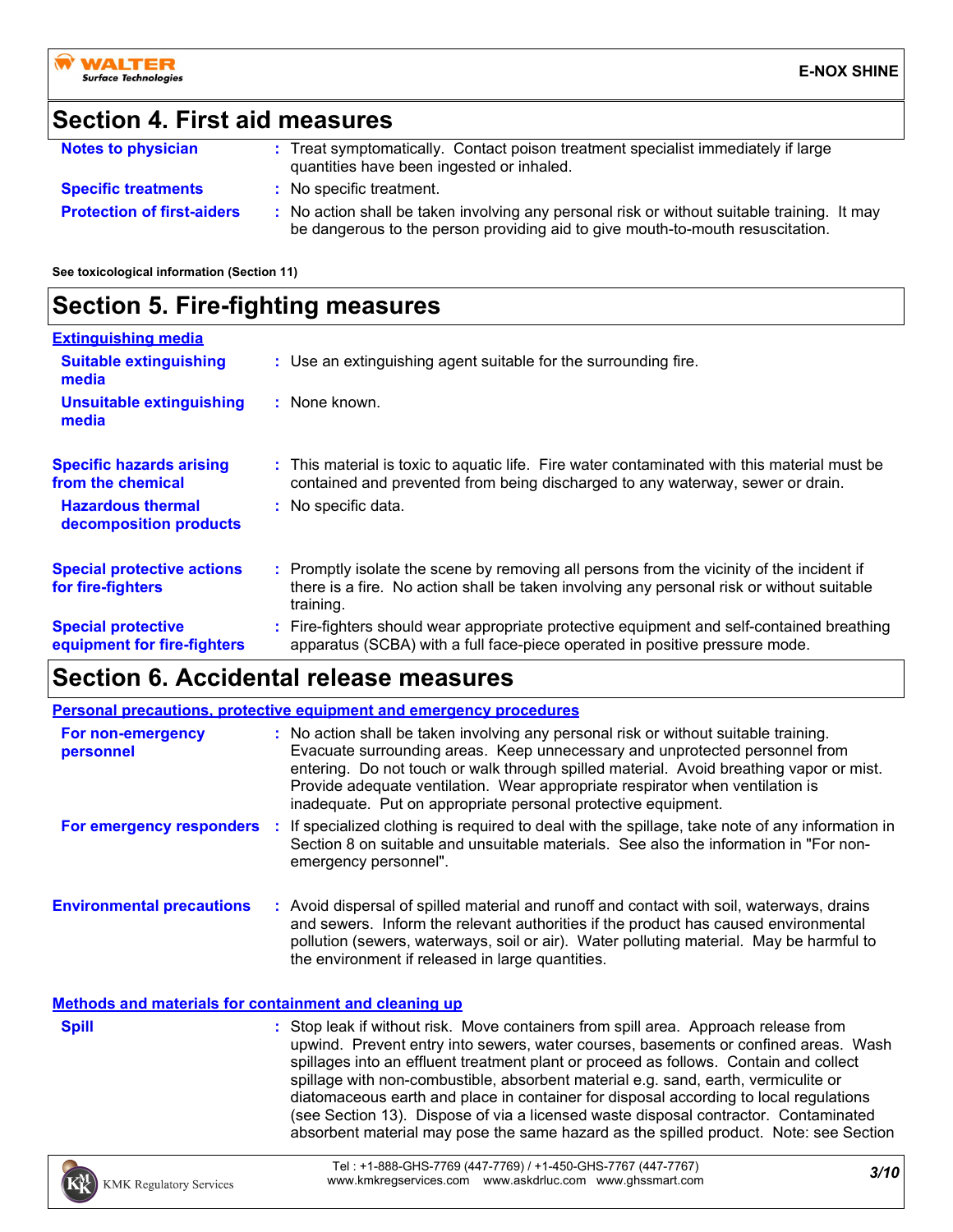

### **Section 6. Accidental release measures**

1 for emergency contact information and Section 13 for waste disposal.

# **Section 7. Handling and storage**

| <b>Precautions for safe handling</b>                                             |                                                                                                                                                                                                                                                                                                                                                                                                                                                                                                                                                                                                   |
|----------------------------------------------------------------------------------|---------------------------------------------------------------------------------------------------------------------------------------------------------------------------------------------------------------------------------------------------------------------------------------------------------------------------------------------------------------------------------------------------------------------------------------------------------------------------------------------------------------------------------------------------------------------------------------------------|
| <b>Protective measures</b>                                                       | : Put on appropriate personal protective equipment (see Section 8). Do not swallow.<br>Avoid contact with eyes, skin and clothing. Avoid breathing vapor or mist. Avoid<br>release to the environment. Keep in the original container or an approved alternative<br>made from a compatible material, kept tightly closed when not in use. Empty containers<br>retain product residue and can be hazardous. Do not reuse container.                                                                                                                                                                |
| <b>Advice on general</b><br>occupational hygiene                                 | : Eating, drinking and smoking should be prohibited in areas where this material is<br>handled, stored and processed. Workers should wash hands and face before eating,<br>drinking and smoking. See also Section 8 for additional information on hygiene<br>measures.                                                                                                                                                                                                                                                                                                                            |
| <b>Conditions for safe storage,</b><br>including any<br><b>incompatibilities</b> | Store in accordance with local regulations. Store in original container protected from<br>direct sunlight in a dry, cool and well-ventilated area, away from incompatible materials<br>(see Section 10) and food and drink. Store locked up. Keep container tightly closed<br>and sealed until ready for use. Containers that have been opened must be carefully<br>resealed and kept upright to prevent leakage. Do not store in unlabeled containers.<br>Use appropriate containment to avoid environmental contamination. See Section 10 for<br>incompatible materials before handling or use. |

# **Section 8. Exposure controls/personal protection**

#### **Control parameters**

#### **Occupational exposure limits**

| <b>Ingredient name</b>                                     | <b>Exposure limits</b>                                                                                                                                                                                                                                                                                                        |
|------------------------------------------------------------|-------------------------------------------------------------------------------------------------------------------------------------------------------------------------------------------------------------------------------------------------------------------------------------------------------------------------------|
| White mineral oil (petroleum)                              | OSHA PEL (United States, 6/2016).<br>TWA: $5 \text{ mg/m}^3$ 8 hours.<br><b>ACGIH TLV (United States, 3/2017).</b><br>TWA: 5 mg/m <sup>3</sup> 8 hours. Form: Inhalable fraction<br>NIOSH REL (United States, 10/2016).<br>TWA: 5 mg/m <sup>3</sup> 10 hours. Form: Mist<br>STEL: 10 mg/m <sup>3</sup> 15 minutes. Form: Mist |
| Alcohols, C16-18 and C18-unsatd., ethoxylated propoxylated | None.                                                                                                                                                                                                                                                                                                                         |

| <b>Appropriate engineering</b><br><b>controls</b> | : No personal respiratory protective equipment normally required. Avoid breathing dust/<br>fume/gas/mist/vapors/spray. When workers are facing concentrations above the<br>exposure limit they must use appropriate certified respirators.                                                                                                            |
|---------------------------------------------------|-------------------------------------------------------------------------------------------------------------------------------------------------------------------------------------------------------------------------------------------------------------------------------------------------------------------------------------------------------|
| <b>Environmental exposure</b><br><b>controls</b>  | : Emissions from ventilation or work process equipment should be checked to ensure<br>they comply with the requirements of environmental protection legislation.                                                                                                                                                                                      |
| <b>Individual protection measures</b>             |                                                                                                                                                                                                                                                                                                                                                       |
| <b>Hygiene measures</b>                           | : Wash hands, forearms and face thoroughly after handling chemical products, before<br>eating, smoking and using the lavatory and at the end of the working period.<br>Appropriate techniques should be used to remove potentially contaminated clothing.<br>Wash contaminated clothing before reusing.                                               |
| <b>Eye/face protection</b>                        | : Safety eyewear complying with an approved standard should be used when a risk<br>assessment indicates this is necessary to avoid exposure to liquid splashes, mists,<br>gases or dusts. If contact is possible, the following protection should be worn, unless<br>the assessment indicates a higher degree of protection: chemical splash goggles. |
| <b>Skin protection</b>                            |                                                                                                                                                                                                                                                                                                                                                       |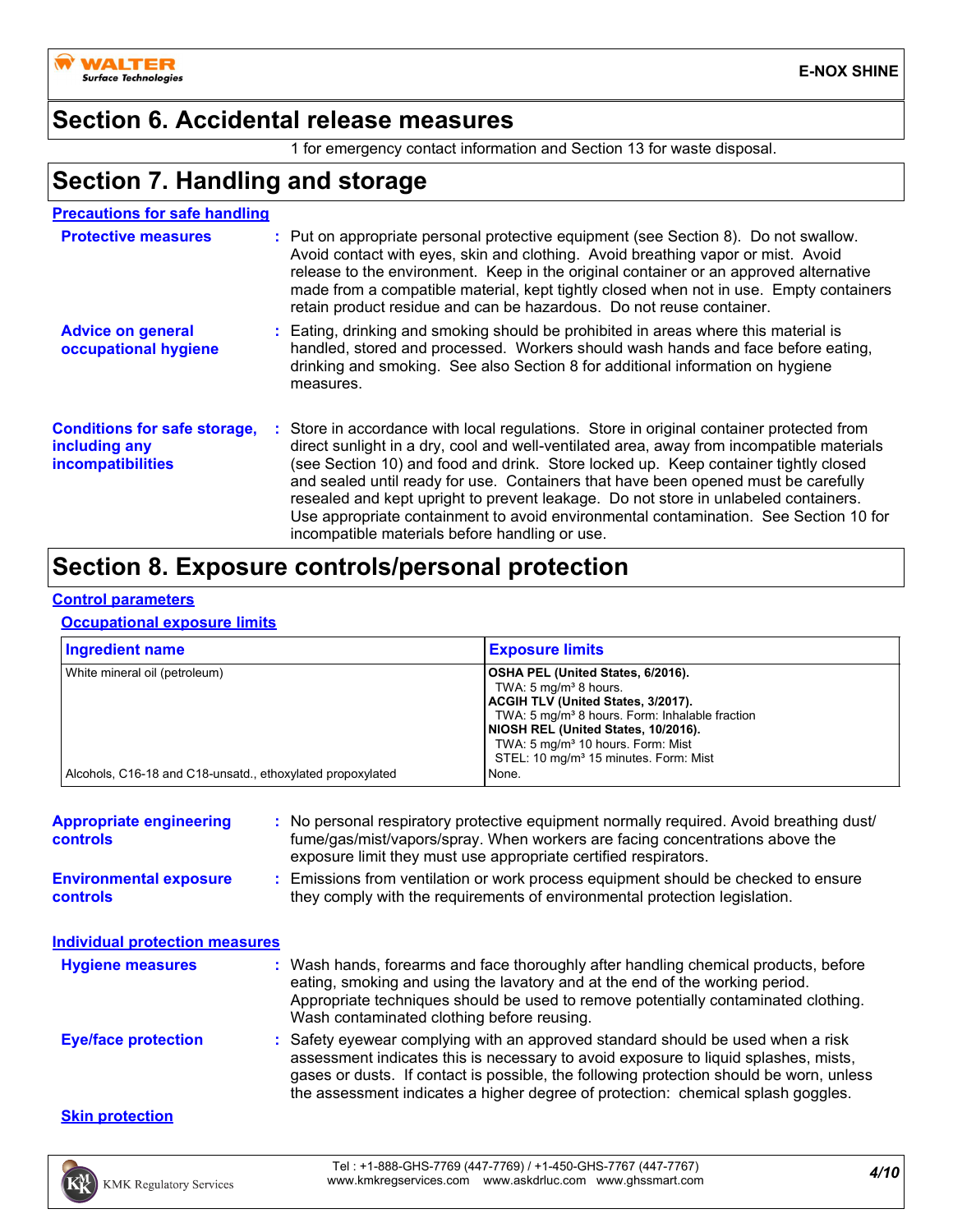

# **Section 8. Exposure controls/personal protection**

| <b>Hand protection</b>        | : Chemical-resistant, impervious gloves complying with an approved standard should be<br>worn at all times when handling chemical products if a risk assessment indicates this is<br>necessary. Considering the parameters specified by the glove manufacturer, check<br>during use that the gloves are still retaining their protective properties. It should be<br>noted that the time to breakthrough for any glove material may be different for different<br>glove manufacturers. In the case of mixtures, consisting of several substances, the<br>protection time of the gloves cannot be accurately estimated.<br>Recommended: Nitrile gloves 0.4 mm thick, permeation time 480 minutes. |
|-------------------------------|--------------------------------------------------------------------------------------------------------------------------------------------------------------------------------------------------------------------------------------------------------------------------------------------------------------------------------------------------------------------------------------------------------------------------------------------------------------------------------------------------------------------------------------------------------------------------------------------------------------------------------------------------------------------------------------------------|
| <b>Body protection</b>        | : Personal protective equipment for the body should be selected based on the task being<br>performed and the risks involved and should be approved by a specialist before<br>handling this product.                                                                                                                                                                                                                                                                                                                                                                                                                                                                                              |
| <b>Other skin protection</b>  | : Appropriate footwear and any additional skin protection measures should be selected<br>based on the task being performed and the risks involved and should be approved by a<br>specialist before handling this product.                                                                                                                                                                                                                                                                                                                                                                                                                                                                        |
| <b>Respiratory protection</b> | : Use a NIOSH/MSHA approved respirator if there is a risk of exposure at levels<br>exceeding the exposure limits. Advice should be sought from respiratory protection<br>specialists.                                                                                                                                                                                                                                                                                                                                                                                                                                                                                                            |

# **Section 9. Physical and chemical properties**

| <b>Appearance</b>                                 |                                                                 |
|---------------------------------------------------|-----------------------------------------------------------------|
| <b>Physical state</b>                             | : Liquid.                                                       |
| <b>Color</b>                                      | : Milky white.                                                  |
| Odor                                              | $:$ Mild.                                                       |
| <b>Odor threshold</b>                             | $:$ Not available.                                              |
| pH                                                | $: 9.21$ [Conc. (% w/w): 1%]                                    |
| <b>Melting point</b>                              | : $0^{\circ}$ C (32 $^{\circ}$ F)                               |
| <b>Boiling point</b>                              | : $95^{\circ}$ C (203 $^{\circ}$ F)                             |
| <b>Flash point</b>                                | : Not available.                                                |
| <b>Evaporation rate</b>                           | : Not available.                                                |
| <b>Flammability (solid, gas)</b>                  | : Not available.                                                |
| Lower and upper explosive<br>(flammable) limits   | : Not available.                                                |
| <b>Vapor pressure</b>                             | : Not available.                                                |
| <b>Vapor density</b>                              | $:$ Not available.                                              |
| <b>Relative density</b>                           | : $0.95$ g/ml @ 20°C (68°F)                                     |
| <b>Solubility</b>                                 | : Soluble in the following materials: cold water and hot water. |
| <b>Partition coefficient: n-</b><br>octanol/water | : Not available.                                                |
| <b>Auto-ignition temperature</b>                  | : Not available.                                                |
| <b>Decomposition temperature</b>                  | : Not available.                                                |
| <b>Viscosity</b>                                  | : Not available.                                                |
| Flow time (ISO 2431)                              | : Not available.                                                |
| <b>VOC content</b>                                | $: 0 \%$ (w/w)                                                  |

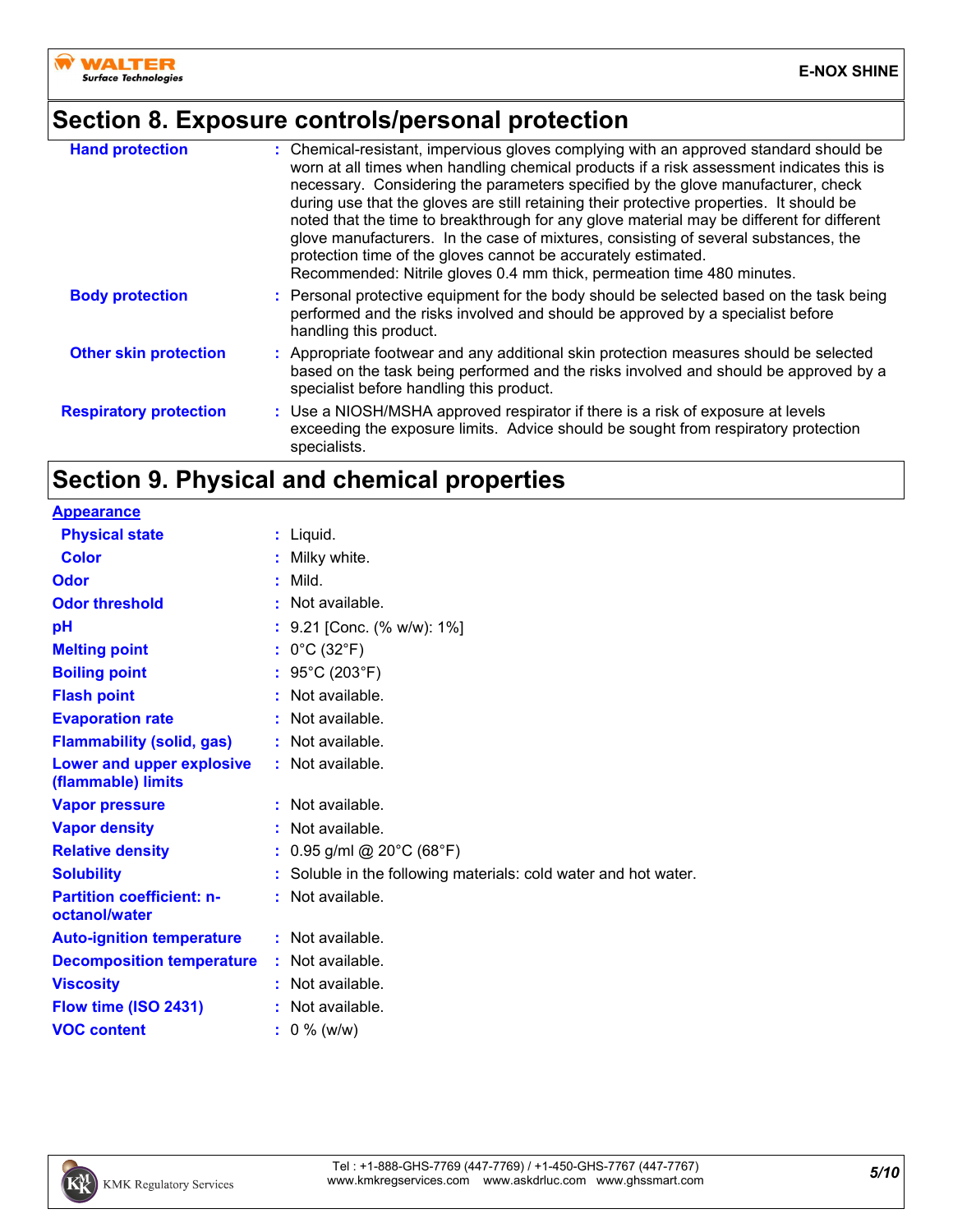# **Section 10. Stability and reactivity**

| <b>Reactivity</b>                            | : No specific test data related to reactivity available for this product or its ingredients.              |
|----------------------------------------------|-----------------------------------------------------------------------------------------------------------|
| <b>Chemical stability</b>                    | : The product is stable.                                                                                  |
| <b>Possibility of hazardous</b><br>reactions | : Under normal conditions of storage and use, hazardous reactions will not occur.                         |
| <b>Conditions to avoid</b>                   | : No specific data.                                                                                       |
| <b>Incompatible materials</b>                | : Reactive or incompatible with the following materials: oxidizing materials, acids and<br>alkalis.       |
| <b>Hazardous decomposition</b><br>products   | : Under normal conditions of storage and use, hazardous decomposition products should<br>not be produced. |

### **Section 11. Toxicological information**

#### **Information on toxicological effects**

| <b>Acute toxicity</b>                                     |               |                |             |                 |
|-----------------------------------------------------------|---------------|----------------|-------------|-----------------|
| <b>Product/ingredient name</b>                            | <b>Result</b> | <b>Species</b> | <b>Dose</b> | <b>Exposure</b> |
| White mineral oil (petroleum)                             | LD50 Oral     | Rat            | >5000 mg/kg |                 |
| <b>Irritation/Corrosion</b>                               |               |                |             |                 |
| There is no data available.                               |               |                |             |                 |
| <b>Sensitization</b>                                      |               |                |             |                 |
| There is no data available.                               |               |                |             |                 |
| <b>Mutagenicity</b>                                       |               |                |             |                 |
| There is no data available.                               |               |                |             |                 |
| <b>Carcinogenicity</b>                                    |               |                |             |                 |
| There is no data available.                               |               |                |             |                 |
| <b>Reproductive toxicity</b>                              |               |                |             |                 |
| There is no data available.                               |               |                |             |                 |
| <b>Teratogenicity</b>                                     |               |                |             |                 |
| There is no data available.                               |               |                |             |                 |
| <b>Specific target organ toxicity (single exposure)</b>   |               |                |             |                 |
| There is no data available.                               |               |                |             |                 |
| <b>Specific target organ toxicity (repeated exposure)</b> |               |                |             |                 |

#### There is no data available.

#### **Aspiration hazard**

| <b>Name</b>                   | Result                       |  |
|-------------------------------|------------------------------|--|
| White mineral oil (petroleum) | ASPIRATION HAZARD - Category |  |

#### **Information on the likely routes of exposure**

**:** Dermal contact. Eye contact. Inhalation. Ingestion.

### **Potential acute health effects**

- 
- **Eye contact :** No known significant effects or critical hazards.

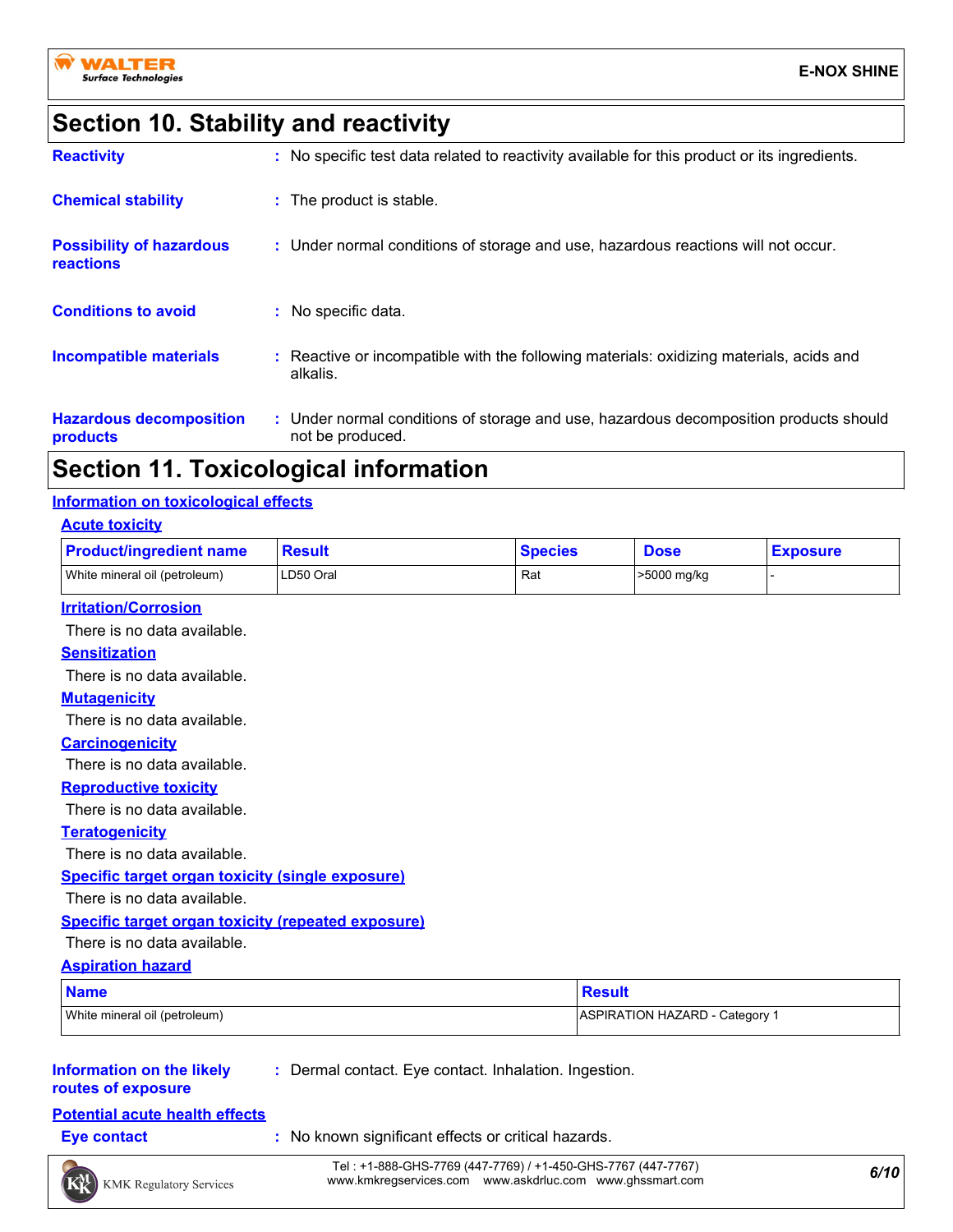

### **Section 11. Toxicological information**

| <b>Inhalation</b>                       | : No known significant effects or critical hazards.                                      |  |
|-----------------------------------------|------------------------------------------------------------------------------------------|--|
| <b>Skin contact</b>                     | : No known significant effects or critical hazards.                                      |  |
| <b>Ingestion</b>                        | : May be fatal if swallowed and enters airways.                                          |  |
|                                         | Symptoms related to the physical, chemical and toxicological characteristics             |  |
| <b>Eye contact</b>                      | : No known significant effects or critical hazards.                                      |  |
| <b>Inhalation</b>                       | : No known significant effects or critical hazards.                                      |  |
| <b>Skin contact</b>                     | : No known significant effects or critical hazards.                                      |  |
| <b>Ingestion</b>                        | : Adverse symptoms may include the following:<br>nausea or vomiting                      |  |
|                                         | Delayed and immediate effects and also chronic effects from short and long term exposure |  |
| <b>Short term exposure</b>              |                                                                                          |  |
| <b>Potential immediate</b><br>effects   | : No known significant effects or critical hazards.                                      |  |
| <b>Potential delayed effects</b>        | : No known significant effects or critical hazards.                                      |  |
| <b>Long term exposure</b>               |                                                                                          |  |
| <b>Potential immediate</b><br>effects   | : No known significant effects or critical hazards.                                      |  |
| <b>Potential delayed effects</b>        | : No known significant effects or critical hazards.                                      |  |
| <b>Potential chronic health effects</b> |                                                                                          |  |
| <b>General</b>                          | : No known significant effects or critical hazards.                                      |  |
| <b>Carcinogenicity</b>                  | : No known significant effects or critical hazards.                                      |  |
| <b>Mutagenicity</b>                     | : No known significant effects or critical hazards.                                      |  |
| <b>Teratogenicity</b>                   | : No known significant effects or critical hazards.                                      |  |

### **Developmental effects :** No known significant effects or critical hazards.

**Fertility effects** : No known significant effects or critical hazards.

#### **Numerical measures of toxicity**

**Acute toxicity estimates**

There is no data available.

# **Section 12. Ecological information**

#### **Toxicity**

There is no data available.

#### **Persistence and degradability**

| <b>Product/ingredient name</b><br><b>Aquatic half-life</b> |  | <b>Photolysis</b>          | Biodegradability |  |
|------------------------------------------------------------|--|----------------------------|------------------|--|
| <b>LE-NOX SHINE</b>                                        |  | $>65\%$ ; 28 to 100 day(s) | Readily          |  |

#### **Bioaccumulative potential**

| <b>Product/ingredient name</b> | $LogPow$ | <b>BCF</b> | <b>Potential</b> |
|--------------------------------|----------|------------|------------------|
| White mineral oil (petroleum)  | >6       |            | high             |

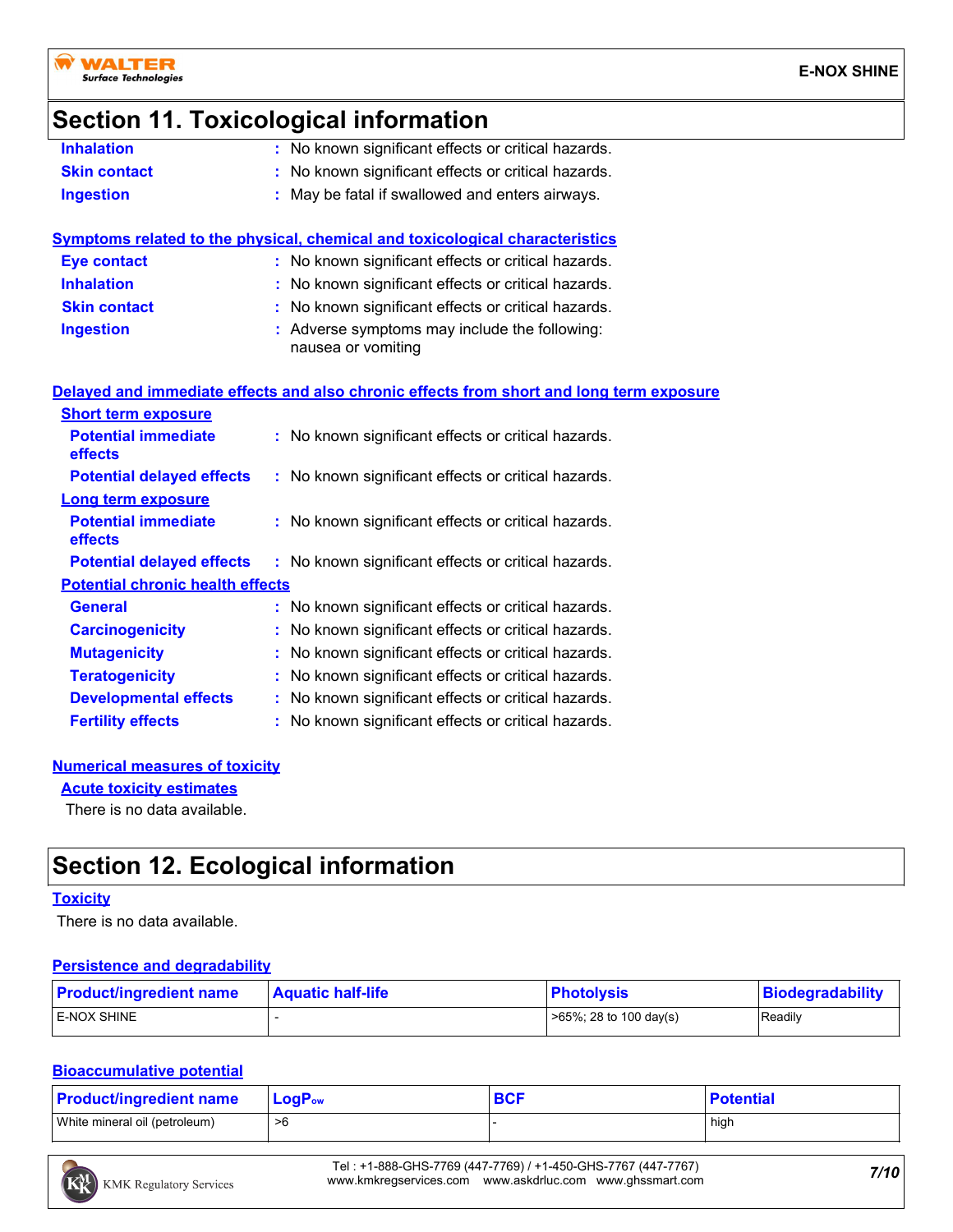

# **Section 12. Ecological information**

#### **Soil/water partition coefficient (KOC) Mobility in soil**

**:** Not available.

#### **Other adverse effects** : No known significant effects or critical hazards.

# **Section 13. Disposal considerations**

| <b>Disposal methods</b> | The generation of waste should be avoided or minimized wherever possible. Disposal<br>of this product, solutions and any by-products should comply with the requirements of<br>environmental protection and waste disposal legislation and any regional local authority<br>requirements. Dispose of surplus and non-recyclable products via a licensed waste<br>disposal contractor. Waste should not be disposed of untreated to the sewer unless<br>fully compliant with the requirements of all authorities with jurisdiction. Waste packaging<br>should be recycled. Incineration or landfill should only be considered when recycling is<br>not feasible. This material and its container must be disposed of in a safe way. Care<br>should be taken when handling empty containers that have not been cleaned or rinsed<br>out. Empty containers or liners may retain some product residues. Avoid dispersal of |
|-------------------------|-----------------------------------------------------------------------------------------------------------------------------------------------------------------------------------------------------------------------------------------------------------------------------------------------------------------------------------------------------------------------------------------------------------------------------------------------------------------------------------------------------------------------------------------------------------------------------------------------------------------------------------------------------------------------------------------------------------------------------------------------------------------------------------------------------------------------------------------------------------------------------------------------------------------------|
|                         | spilled material and runoff and contact with soil, waterways, drains and sewers.                                                                                                                                                                                                                                                                                                                                                                                                                                                                                                                                                                                                                                                                                                                                                                                                                                      |

## **Section 14. Transport information**

|                                      | <b>DOT Classification</b> | <b>IMDG</b>    | <b>IATA</b>              |
|--------------------------------------|---------------------------|----------------|--------------------------|
| <b>UN number</b>                     | Not regulated.            | Not regulated. | Not regulated.           |
| <b>UN proper</b><br>shipping name    |                           |                | $\overline{\phantom{a}}$ |
| <b>Transport</b><br>hazard class(es) | $\qquad \qquad$           |                | $\overline{\phantom{a}}$ |
| <b>Packing group</b>                 | $\blacksquare$            |                | $\overline{\phantom{0}}$ |
| <b>Environmental</b><br>hazards      | No.                       | No.            | No.                      |

**AERG :** Not applicable.

**Special precautions for user Transport within user's premises:** always transport in closed containers that are **:** upright and secure. Ensure that persons transporting the product know what to do in the event of an accident or spillage. Protect from freezing. Freezing will damage product and render it unusable.

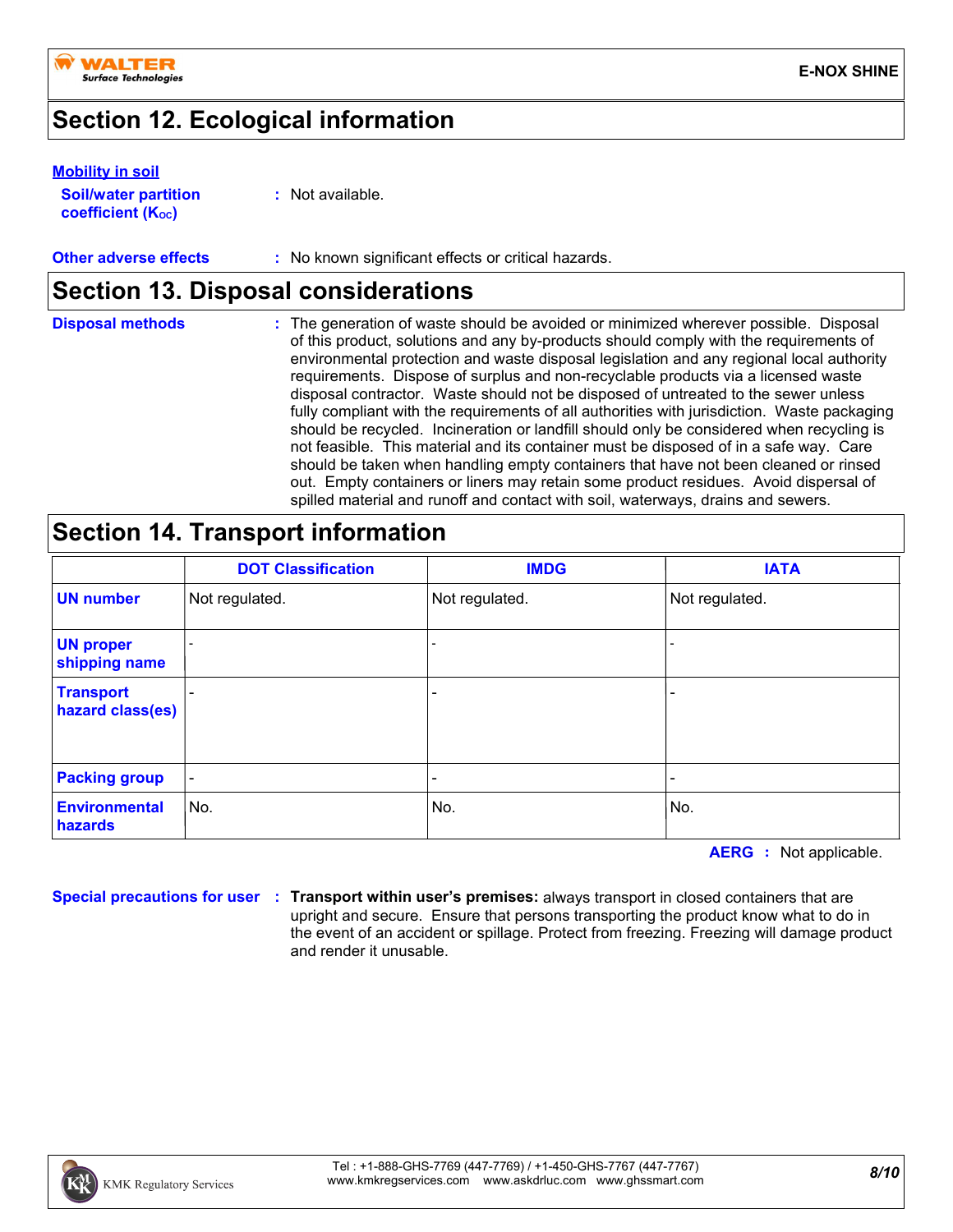

# **Section 15. Regulatory information**

| <b>U.S. Federal regulations</b>                                                   | : United States inventory (TSCA 8b): All components are listed or exempted.<br>Clean Water Act (CWA) 311: Formaldehyde; Propylene oxide |
|-----------------------------------------------------------------------------------|-----------------------------------------------------------------------------------------------------------------------------------------|
| <b>Clean Air Act Section 112</b><br>(b) Hazardous Air<br><b>Pollutants (HAPs)</b> | : Listed                                                                                                                                |
| <b>Clean Air Act Section 602</b><br><b>Class I Substances</b>                     | : Not listed                                                                                                                            |
| <b>Clean Air Act Section 602</b><br><b>Class II Substances</b>                    | : Not listed                                                                                                                            |
| <b>DEA List I Chemicals</b><br><b>(Precursor Chemicals)</b>                       | : Not listed                                                                                                                            |
| <b>DEA List II Chemicals</b><br><b>(Essential Chemicals)</b>                      | : Not listed                                                                                                                            |

#### **SARA 302/304**

#### **Composition/information on ingredients**

|                 |            | <b>SARA 302 TPQ</b> |           | <b>SARA 304 RQ</b> |           |
|-----------------|------------|---------------------|-----------|--------------------|-----------|
| <b>Name</b>     | <b>EHS</b> | (lbs)               | (gallons) | (lbs)              | (gallons) |
| Ethylene oxide  | Yes.       | 1000                |           | 10                 |           |
| Formaldehyde    | Yes.       | 500                 |           | 100                |           |
| Propylene oxide | Yes.       | 10000               | 1444.3    | 100                | 14.4      |

**SARA 304 RQ :** 37037037 lbs / 16814814.8 kg [4675793.8 gal / 17699805.1 L]

#### **SARA 311/312**

**Classification :** ASPIRATION HAZARD - Category 1

**Composition/information on ingredients**

| <b>Name</b>                                                | <b>Classification</b>                         |
|------------------------------------------------------------|-----------------------------------------------|
| White mineral oil (petroleum)                              | <b>ASPIRATION HAZARD - Category 1</b>         |
| Alcohols, C16-18 and C18-unsatd., ethoxylated propoxylated | <b>SKIN CORROSION/IRRITATION - Category 2</b> |

#### **SARA 313**

There is no data available.

#### **State regulations**

#### **Massachusetts**

The following components are listed: White mineral oil (petroleum) **:**

- 
- **New York :** None of the components are listed.

**New Jersey :** None of the components are listed.

**Pennsylvania :** None of the components are listed.

#### **California Prop. 65**

**A WARNING**: This product can expose you to chemicals including Ethylene oxide, which is known to the State of California to cause cancer and birth defects or other reproductive harm. This product can expose you to chemicals including Formaldehyde, Propylene oxide, 1,4-Dioxane, which are known to the State of California to cause cancer. For more information go to www.P65Warnings.ca.gov.

#### **International lists**

| <b>National inventory</b> |                                          |
|---------------------------|------------------------------------------|
| <b>Canada</b>             | : All components are listed or exempted. |
| <b>New Zealand</b>        | : All components are listed or exempted. |
| <b>Philippines</b>        | : All components are listed or exempted. |

*9/10* Tel : +1-888-GHS-7769 (447-7769) / +1-450-GHS-7767 (447-7767) www.kmkregservices.com www.askdrluc.com www.ghssmart.com